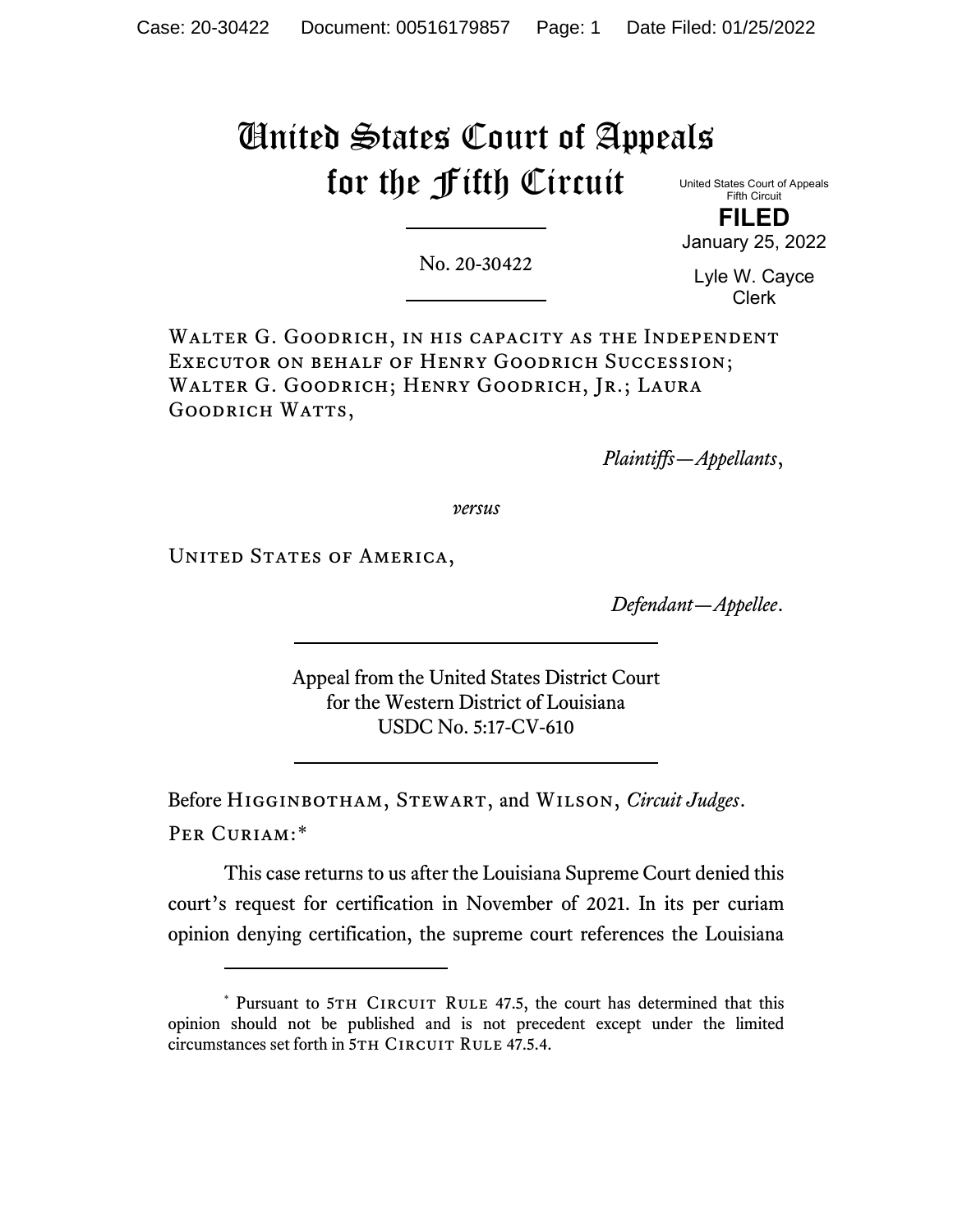Civil Code and two Louisiana appellate court decisions. Upon further consideration of this applicable statutory and case law, we AFFIRM.

## **I. FACTUAL & PROCEDURAL BACKGROUND[1](#page-1-0)**

Louisiana residents Henry Goodrich, Sr. ("Henry Sr.") and his wife Tonia owned community property during their marriage which included shares of stock and stock options in the Goodrich Petroleum Corporation (the "Goodrich securities"). Tonia died in 2006. [2](#page-1-1) Her succession, which was completed in 2015, left her interest in some of the community property, including the Goodrich securities, to the couple's three children—Walter G. Goodrich ("Gil"), Henry Goodrich, Jr., and Laura Goodrich Watts (collectively, "the Goodriches")—subject to a usufruct in favor of Henry Sr.

Before his death, Henry Sr. sold \$857,914 worth of the Goodrich securities. One half of that amount—\$428,957—belonged outright to Henry Sr. given his community interest in the property, while the other half was attributable to the Goodriches' naked ownership subject to Henry Sr.'s usufruct. At issue on appeal is the Goodriches' claim to their share of these proceeds.

Henry Sr. died in March 2014 having failed to pay \$38,029 in assessed income tax for that year, in addition to \$312,078 for 2013 and \$214,806 for 2012. A month later, his son and executor, Gil, opened a succession checking account<sup>[3](#page-1-2)</sup> and all relevant estate funds and expenses were passed through that

<span id="page-1-0"></span><sup>&</sup>lt;sup>1</sup> Although we provided much of the relevant factual and procedural background in our first opinion, *see Goodrich v. United States*, 3 F.4th 776 (5th Cir. 2021), we do so again here to the extent necessary for ease of comprehension.

<span id="page-1-1"></span><sup>&</sup>lt;sup>2</sup> After Tonia's death, Harry Sr. married Laurice W. Rountree and the two entered into a separate property regime that has no bearing on this appeal.

<span id="page-1-2"></span><sup>&</sup>lt;sup>3</sup> Gil also opened a succession savings account, but the funds from that account are not relevant to the disposition of this appeal.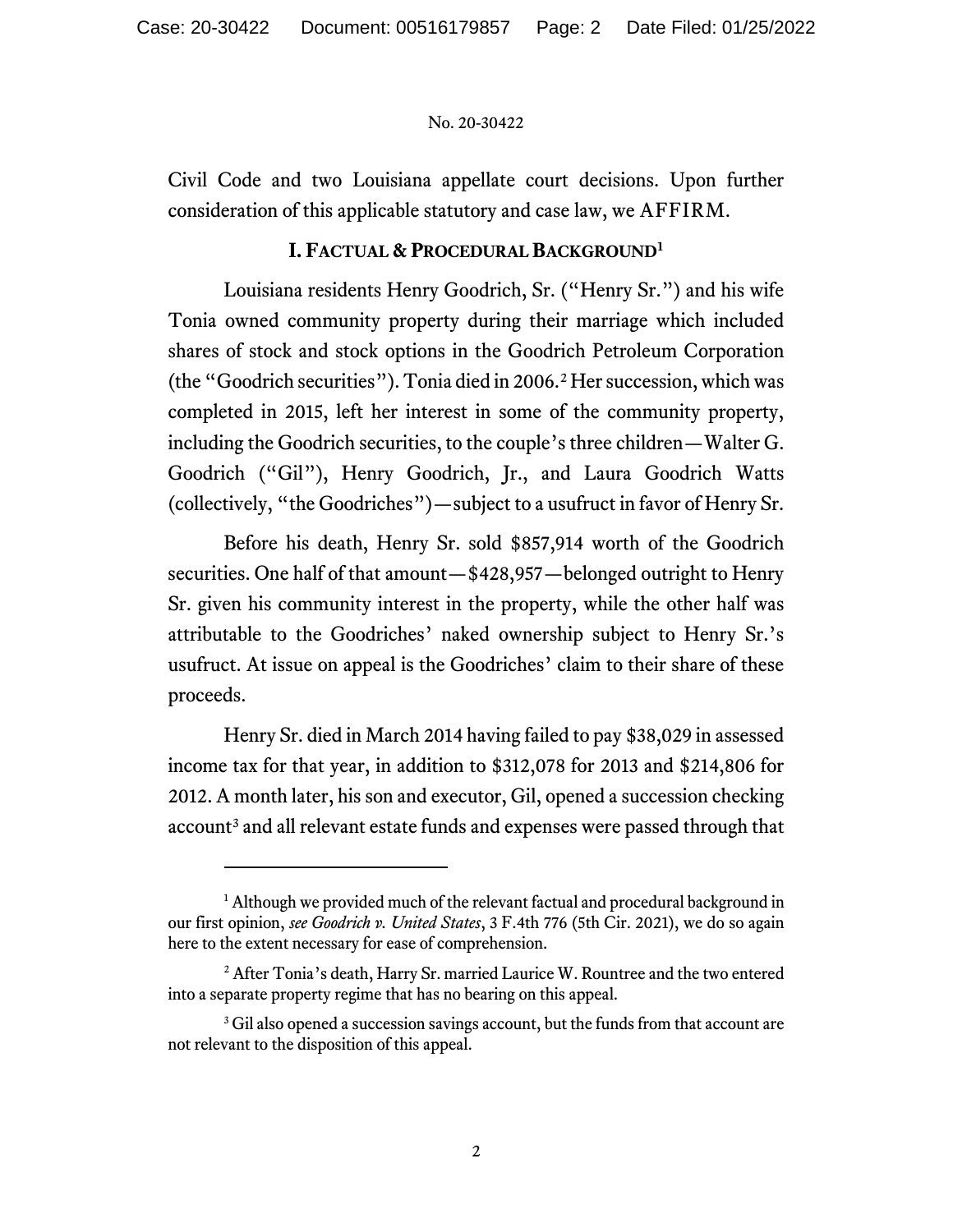account. In April 2017, the IRS placed a levy on the checking account to collect Henry Sr.'s unpaid taxes. In May 2017, the bank remitted all of the remaining funds in the checking account—\$239,927—to the IRS. The IRS applied that amount to Henry Sr.'s 2012 tax liability, which also included penalties and interest and totaled \$238,922 as of the date he passed away. Thereafter, a combined outstanding tax liability balance of \$471,818 remained for the 2013 and 2014 tax years.

After the IRS levied the funds from the checking account, the Goodriches filed this lawsuit claiming that the agency had wrongfully levied the funds under I.R.C.  $\S$  7[4](#page-2-0)26(a)(1).<sup>4</sup> The operative complaint alleged that the IRS had taken money that rightfully belonged to the Goodriches because they were the owners of nearly \$500,000 worth of liquidated Goodrich securities, representing Henry Sr.'s half of the community property he shared with Tonia, subject to the children's usufruct. Both parties filed crossmotions for summary judgment. As part of their motion, the Goodriches attached a final accounting of Henry Sr.'s succession, which indicated that all of the cash remaining in the succession was needed to satisfy their property claims against it.

The magistrate judge granted in part and denied in part the Government's and the Goodriches' summary judgment motions<sup>[5](#page-2-1)</sup> and issued

<span id="page-2-0"></span><sup>&</sup>lt;sup>4</sup> This provision states: "If a levy has been made on property . . . any person (other than the person against whom is assessed the tax out of which such levy arose) who claims an interest in or lien on such property and that such property was wrongfully levied upon may bring a civil action against the United States in a district court of the United States." I.R.C. § 7426(a)(1).

<span id="page-2-1"></span><sup>&</sup>lt;sup>5</sup> The competing summary judgment motions involved claims to proceeds from the sale of certain personal property as well as mineral interest revenues, none of which are at issue in this appeal.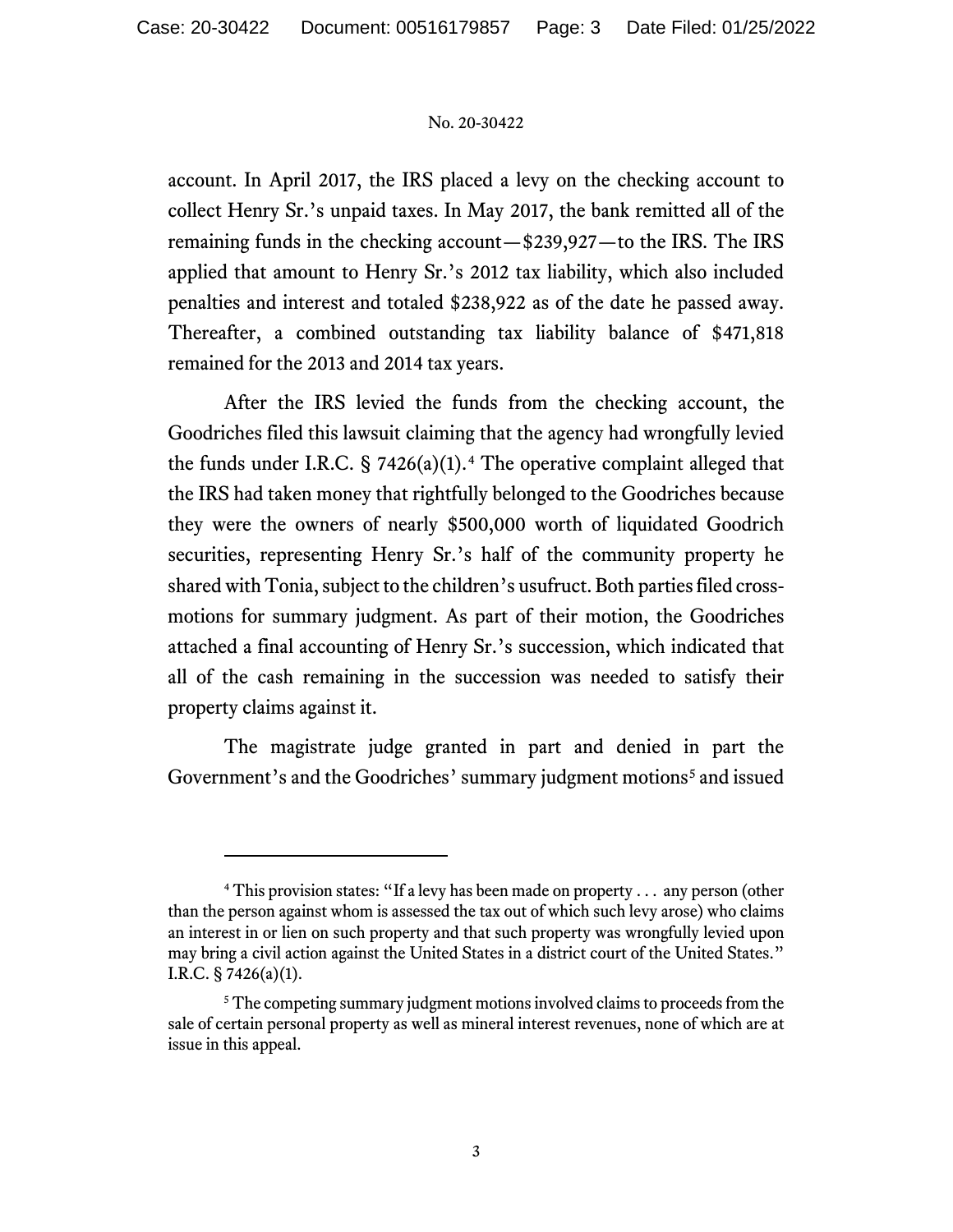a final judgment.<sup>[6](#page-3-0)</sup> In his judgment, the magistrate judge ordered the IRS to return \$86,774, which represented the Goodriches' share of proceeds from the sale of some of the community property that had been deposited into the succession checking account. However, the magistrate judge held that the Goodriches were not entitled to any funds attributable to their portion of the liquidated Goodrich securities. Relying on Louisiana state court precedent and the *Louisiana Civil Law Treatise*, he reasoned that the IRS's claim to that money took priority over that of the Goodriches since they were essentially "unsecured creditors" of the disputed funds in Henry Sr.'s succession.

The Goodriches timely appealed. On appeal, they contend that they are owed the remaining amount levied from the succession checking account, i.e., \$153,152.74, because it reflects part of their share of the liquidated Goodrich securities. We disagree.

## **II. STANDARD OF REVIEW**

We review a district court's ruling on a motion for summary judgment de novo. *Sanders v. Christwood*, 970 F.3d 558, 561 (5th Cir. 2020). "Summary judgment is proper 'if the movant shows that there is no genuine dispute as to any material fact and the movant is entitled to judgment as a matter of law.'" *Id*. (citing Fed. R. Civ. P. 56(a)).

### **III. DISCUSSION**

When a taxpayer fails to pay his or her taxes, a lien arises on "all property and rights to property" belonging to that person once the IRS assesses the tax liability. I.R.C. §§ 6321–22. The IRS may then collect the unpaid taxes by placing an administrative levy on the property. *Id*. § 6331(a).

<span id="page-3-0"></span><sup>6</sup> Pursuant to 28 U.S.C. § 636 and Federal Rule of Civil Procedure 73, the magistrate judge presided over this case by consent of the parties.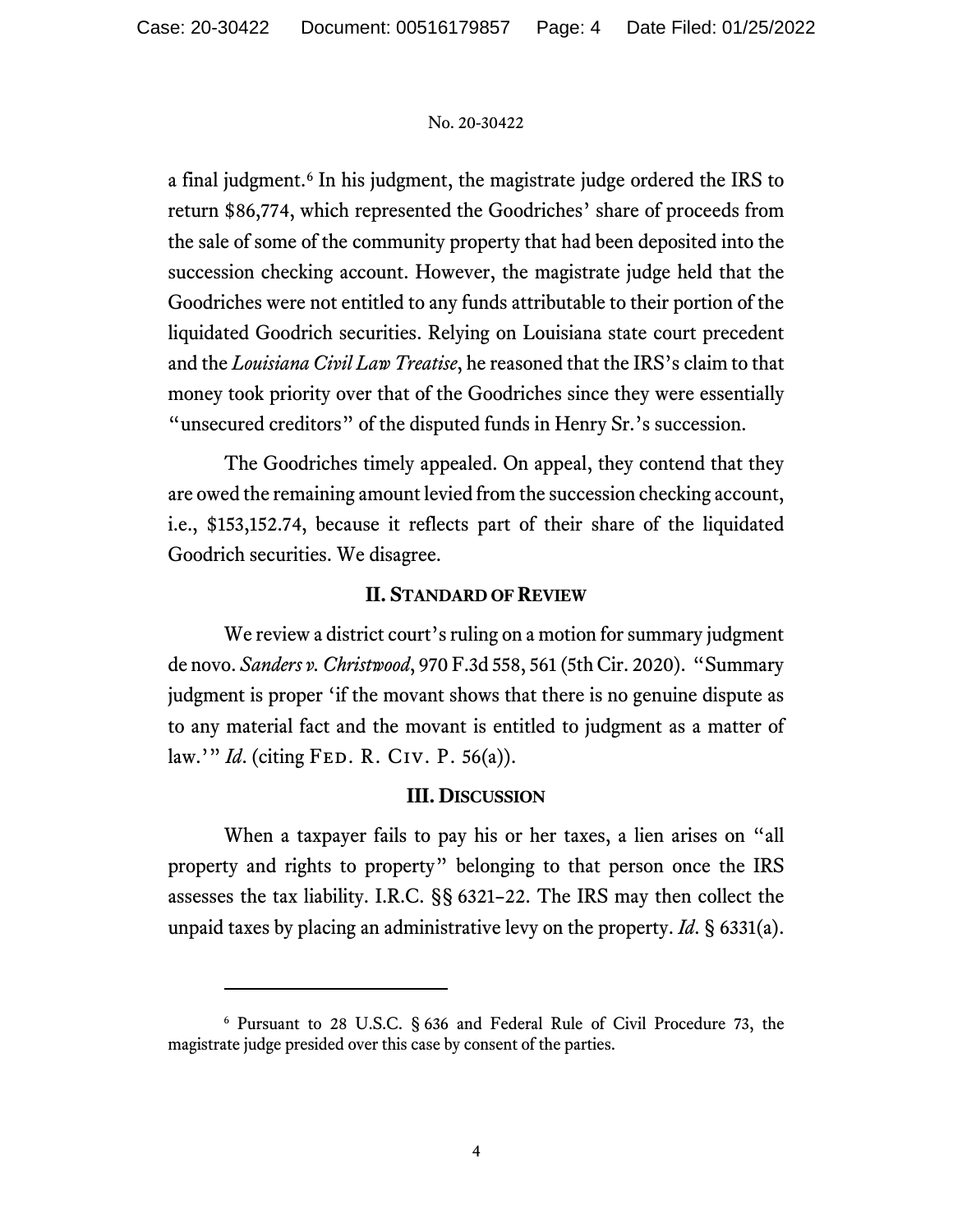Third parties such as the Goodriches are permitted to legally challenge the IRS's levy when they have an "interest" in the property. *Id*. § 7426(a)(1). In a suit for wrongful levy, the plaintiff cannot challenge the tax assessment itself, but rather the IRS's ability to collect the tax. *Myers v. United States*, 647 F.2d 591, 603 (5th Cir. 1981). "[T]o establish a wrongful levy claim a plaintiff must show (1) that the IRS filed a levy with respect to a taxpayer's liability against property held by the non-taxpayer plaintiff, (2) the plaintiff had an interest in that property superior to that of the IRS and (3) the levy was wrongful." *Oxford Cap. Corp. v. United States*, 211 F.3d 280, 283 (5th Cir. 2000). "To prove that a levy is wrongful, (1) a plaintiff must first show some interest in the property to establish standing,<sup>[7](#page-4-0)</sup> (2) the burden then shifts to the IRS to prove a nexus between the property and the taxpayer, and (3) the burden then shifts back to the plaintiff to prove the levy was wrongful, e.g., that the property in fact did not belong to the taxpayer." *Id*. Other circuits have held that unsecured creditors cannot sue for wrongful levy because holding "otherwise would invite litigation from numerous parties only remotely aggrieved by IRS levies, with consequent disruptive effects on federal tax enforcement." *Valley Fin., Inc. v. United States*, 629 F.2d 162, 168 (D.C. Cir. 1980); *see also Frierdich v. United States*, 985 F.2d 379, 381–83 (7th Cir. 1993).

The dispositive question here is whether Louisiana law assigns to the Goodriches a primary interest in the securities as owners or a secondary interest in the securities as creditors. The Goodriches acknowledge on appeal that the IRS prevails if they are considered creditors rather than owners of the disputed funds. "[I]n the application of a federal revenue act," including the Internal Revenue Code, "state law controls in determining the nature of

<span id="page-4-0"></span><sup>&</sup>lt;sup>7</sup> For purposes of our analysis here, we assume as the magistrate judge did that the standing requirement is a merits issue.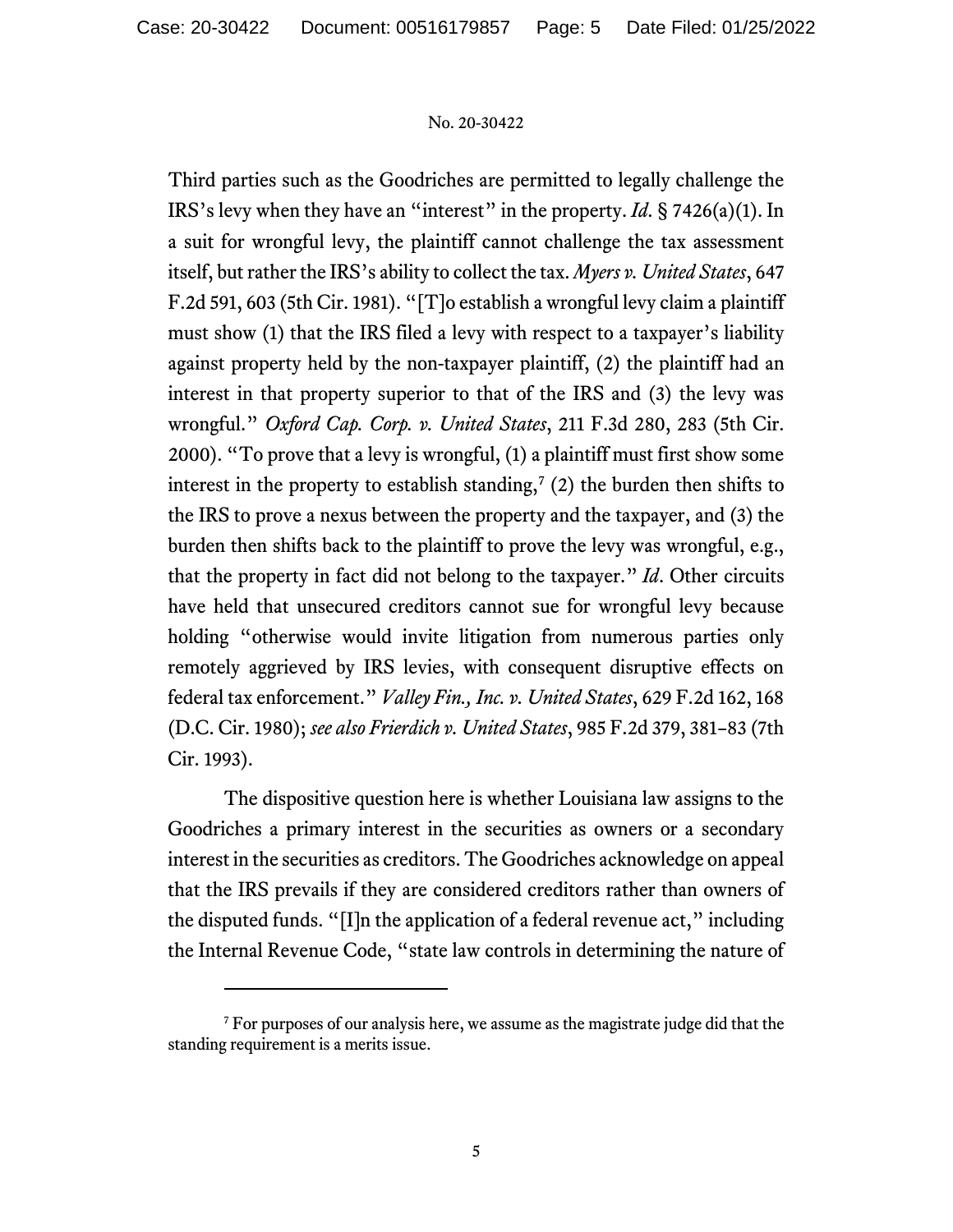the legal interest which the taxpayer had in the property sought to be reached by the statute." *Aquilino v. United States*, 363 U.S. 509, 513 (1960) (internal citation and footnote omitted). Accordingly, we apply Louisiana law at this juncture in our analysis.

It is undisputed that the Goodriches' relationship to the Goodrich securities derives from their status as naked owners of consumables, *i.e.*, funds they inherited from Tonia, subject to Henry Sr.'s usufruct. Louisiana Civil Code Article 535 states that a "[u]sufruct is a real right of limited duration on the property of another. The features of the right vary with the nature of the things subject to it as consumables or nonconsumables." La. CIV. CODE art. 535. Consumables are defined as things that "cannot be used without being expended or consumed, or without their substance being changed, such as money, harvested agricultural products, stocks of merchandise, foodstuffs, and beverages." LA. CIV. CODE art. 536. Article 538 discusses usufructs of consumable things and provides:

> If the things subject to the usufruct are consumables, the usufructuary becomes owner of them. He may consume, alienate, or encumber them as he sees fit. At the termination of the usufruct he is bound either to pay to the naked owner the value that the things had at the commencement of the usufruct or to deliver to him things of the same quantity and quality.

LA. CIV. CODE art. 538. The *Louisiana Civil Law Treatise* observes that "[a] usufruct of consumables differs from a usufruct of nonconsumables because the usufructuary acquires ownership of the things and the naked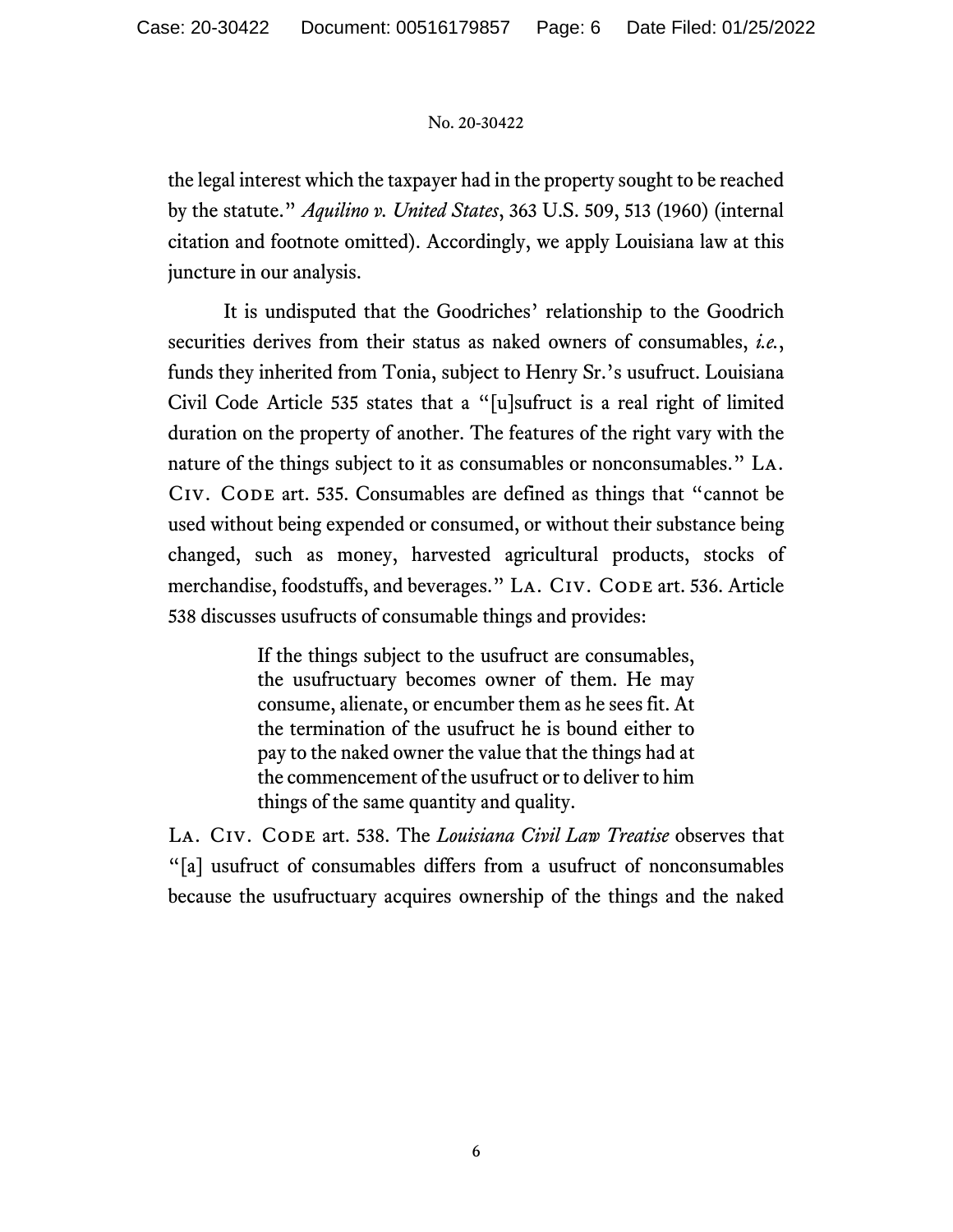owner becomes a general creditor<sup>[8](#page-6-0)</sup> of the usufructuary." 3 A. N. YIANNOPOULOS, LA. CIV. L. TREATISE § 1:3 (5th ed. 2020).

We now turn to the Louisiana Second Circuit's decision in *Succession of Catching*, 35 So. 3d 449 (La. App. 2 Cir. 2010), which the magistrate judge relied on and which provides the best guidance for applying Civil Code Article 538 to the facts of this case. There, Phillip Catching became the naked owner of \$476,758 worth of consumables when his mother died, subject to his father's usufruct. *Id*. at 450. Before the father died, he made a \$100,000 bequest to a church that later sought the legacy gift from his succession. *Id.* When the father died, however, his total assets were only worth \$330,307. *Id*. In other words, there were insufficient funds to cover Phillip's inheritance and the church's legacy gift. *Id.* Applying Civil Code Articles 536 and 538, the court denied the church's claim for the legacy gift because the consumables held by the usufructuary (the father) "became a debt owed by

<span id="page-6-0"></span><sup>8</sup> A "general creditor" is synonymous with "unsecured creditor." *See Unsecured Creditor*, BLACK'S LAW DICTIONARY (11th ed. 2019).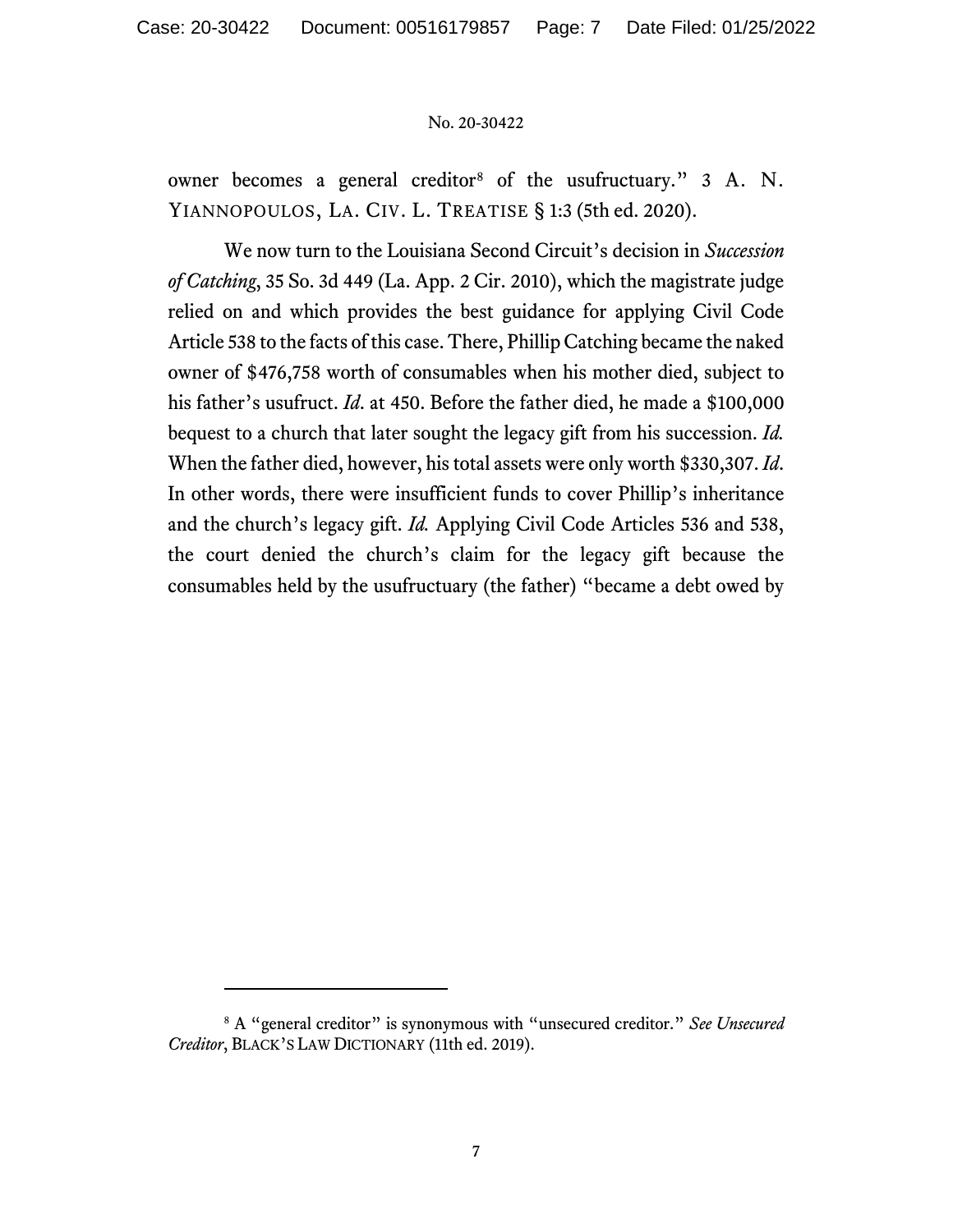the succession to the naked owner" (Phillip) at the termination of the usufruct and the succession was worth less than the debt owed. [9](#page-7-0) *Id.* at 451. [10](#page-7-1)

Applying *Succession of Catching* to the facts of this case, we agree with the magistrate judge that the Goodriches had a claim against Henry Sr.'s estate in connection with the Goodrich securities, but they did not immediately become owners of the disputed funds at the time of his death. Rather, they became "unsecured creditors" of the succession with respect to their claim. Consequently, the IRS did not seize funds or property that the Goodriches legally owned at the time, so the levy was not wrongful. *See Oxford Cap. Corp.*, 211 F.3d at 283. And as the Goodriches concede, because they are considered creditors rather than owners of the disputed funds, the IRS prevails because it has priority over other creditors. *See* I.R.C. § 6323 (providing that the IRS can establish the priority of its lien over third parties by filing a notice of a federal tax lien). For these reasons, we hold that the magistrate judge did not err in granting summary judgment in favor of the

<span id="page-7-0"></span><sup>&</sup>lt;sup>9</sup> In this case, Phillip's priority over the church was a function of his father's will, which stated that "all administration debts be paid before any legacies were distributed." *Succession of Catching*, 35 So. 3d at 450. Although this precise factual scenario is not present in the case before us, we are nevertheless informed by the court's explanation that consumables held by a usufructuary become "a debt owed by the succession to the naked owner" upon the death of the usufructuary. *Id*. at 451.

<span id="page-7-1"></span><sup>10</sup> *See also Succession of Majoue*, 705 So. 2d 225, 229 (La. App. 5 Cir. 1997) ("At the termination of a usufruct of consumables, of which money is one, the usufructuary owes to the naked owners the value that the thing had at the commencement of the usufruct, La. Civ. Code, Arts. 536 and 538. This obligation is in the nature of a debt owed by the succession to the owners, and must therefore be shown as such on the sworn descriptive list. We therefore order that the sworn descriptive list be amended to show the claim of the grandchildren against the estate[.]"); *Stewart v. Usry*, 399 F.2d 50, 55 (5th Cir. 1968) (observing that an "imperfect" usufructuary, i.e., one of consumables, becomes a "debtor" of the naked owner when the usufruct ends (quoting *Burdin v. Burdin*, 129 So. 651, 654 (La. 1930)).